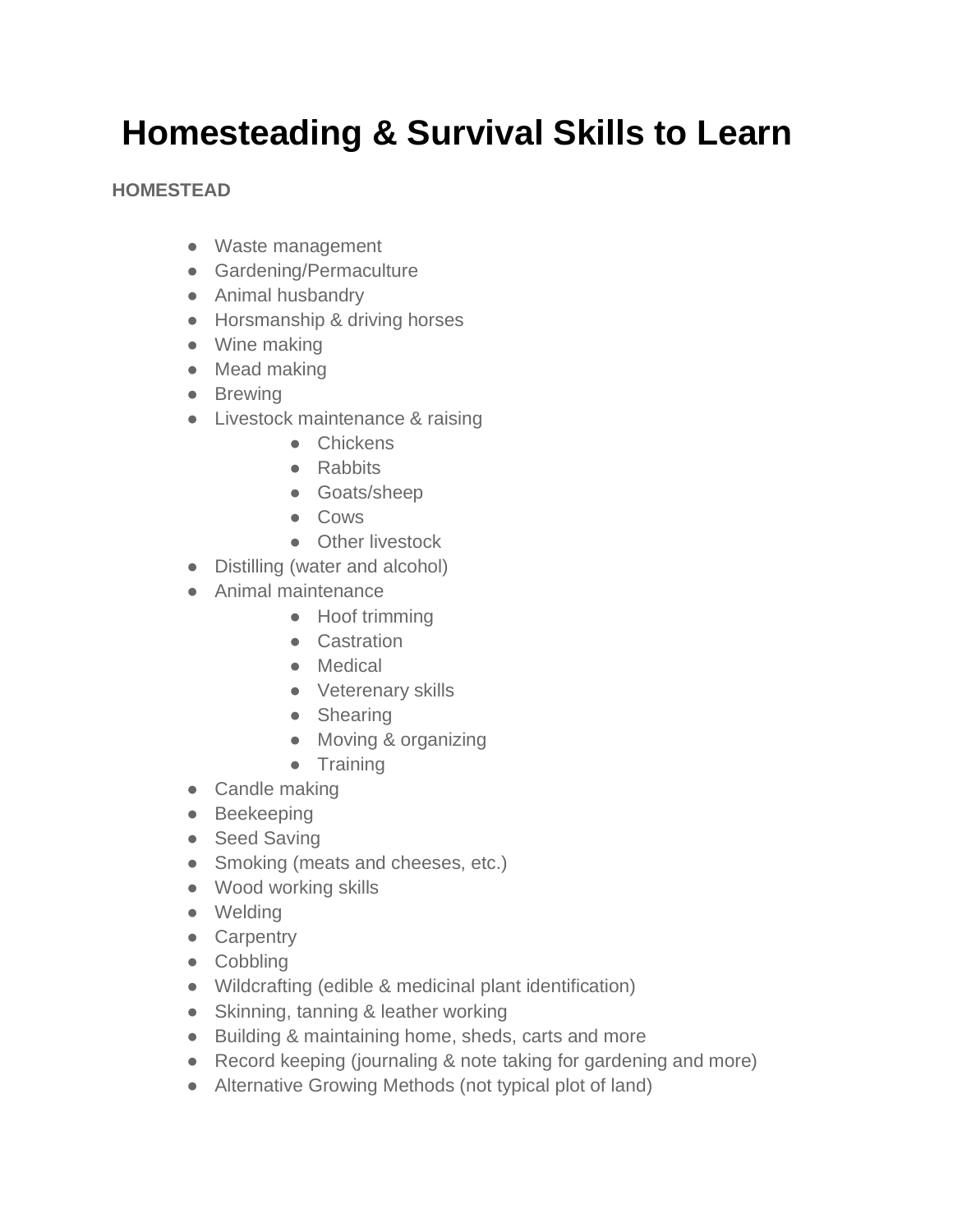- Aquaponics
- Hydroponics
- Mushroom
- Vertical gardening
- Container Gardening
- Straw bale
- Forest floor
- Cooling & heating without electricity
- Processing the animal for use of all the parts
	- Tools from bones
	- Brain for tanning
	- Sinew for threadmaking
	- Gelatin from hooves, etc.
- Seasonal & Meteorological tracking
- Reading the land
- Making oil cloth

## **HOMEMAKING**

- Preserving
	- Canning
	- Dehydrating
	- Smoking
	- Fermenting
	- Salt
	- Ice
	- Root cellar
- Off-grid cooking methods
	- Campfire
	- Smoking
	- Cooking in ash (versus open flame)
	- Solar
- Vinegar making
- Curing cast iron
- Teaching
- Stocking a pantry
- Keeping a root cellar
- Creating food storage
- Learning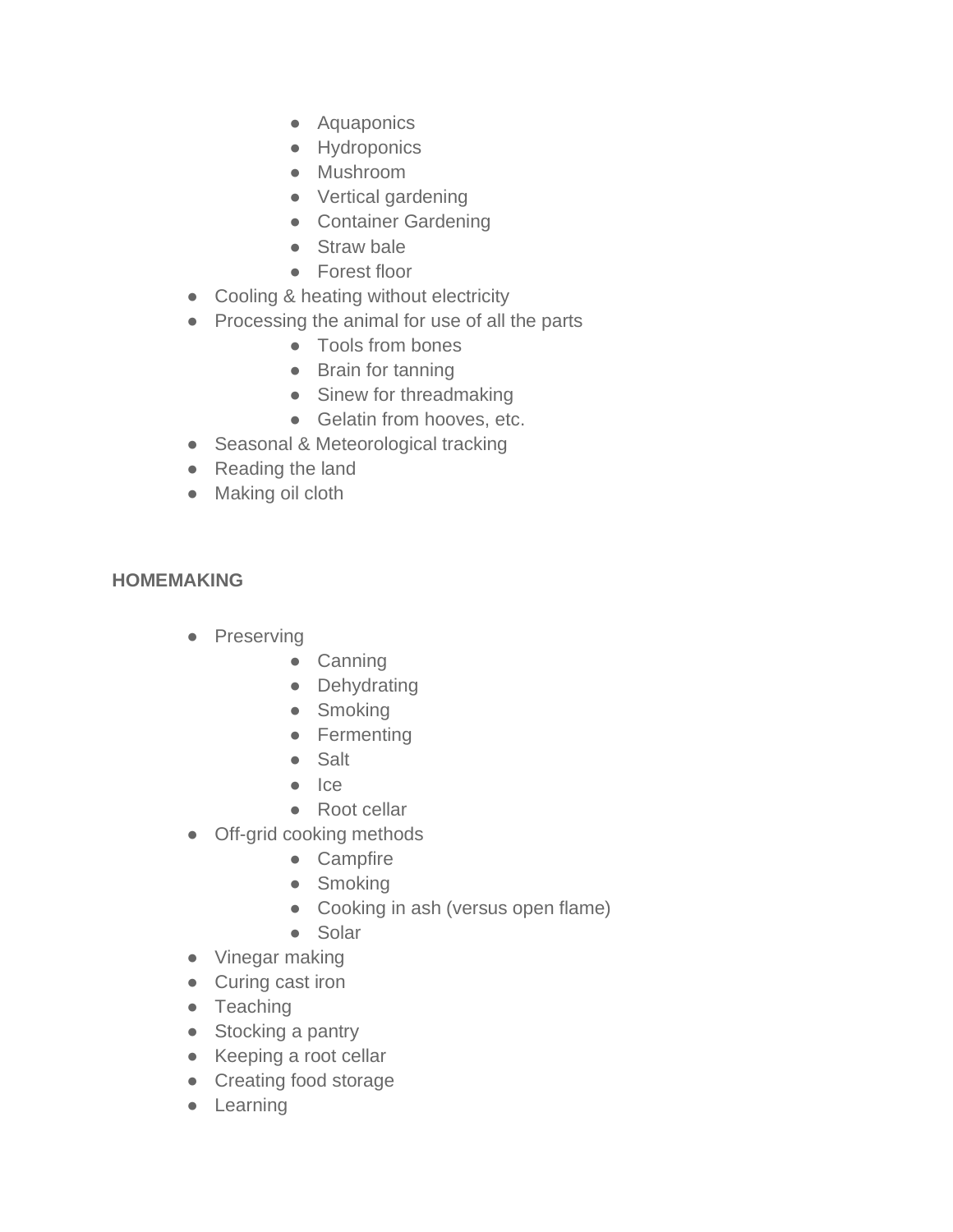- Handicrafts
	- Sewing
	- Darning
	- Crocheting
	- Knitting
	- Spinning
	- Weaving
	- Rag rug making
	- Felting
	- Fabric
- Butchering
- Broom making
- Soap making
- Off Grid Homemaking washing & drying clothes
- Proper home cleaning & sanitation without cleaners
- Rendering fats (for foods and homemaking)
- Using wood ash for cooking & lye making

## **HUNTING & FOOD GATHERING**

- Fishing
- trotlines
- convetional rods/reels
- baits
- nets
- traps
- spear
- hand
- Hunting
- blind making
- stalking
- choosing weaponry
- Trapping
	- Different kinds of traps
	- Baits & scents
- Archery
- Sling shot, club and other alternative forms of hunting and self defense weapons
- Foraging / Wildcrafting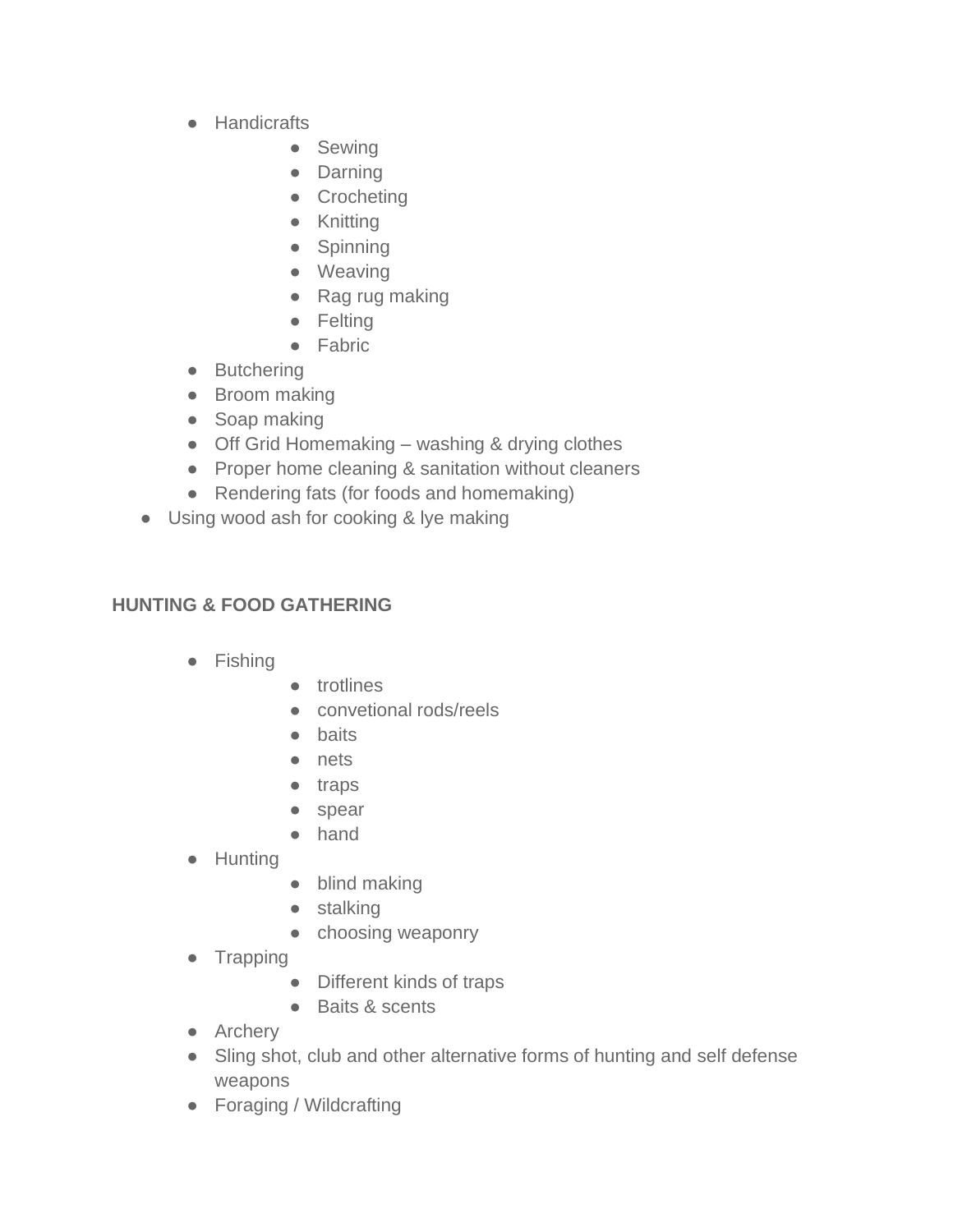- Processing & skinning & extended use
- Tracking
- Scavenging

### **MEDICAL SKILLS**

- First Aid General
- Medical & Surgical skills
- Midwifery
- Dentistry
- Wildcrafting for alternative medications
- Psychological
- Making salves & tinctures & essential oils
- Hygeine & santiation

## **PREPAREDNESS SKILLS & SURVIVAL**

- Water purification & filtration
- Fire starting & fire maintenance
- Tracking time/sun
- Camping
- Hiking
- Keeping dry/warm with alternative means
- Campfire cooking (open flame, ash, etc.)
- Making char cloth
- Orienteering/map reading/traveling by the stars/navigation
- Finding & making pitch tap
- Living and scavenging off the land
- Boat/float making
- Knot tying
- Scavenging (making tools & weapons & shelter from trash)
- Alternative shelters
	- Tarp
	- Wood
	- Scavenged
	- Debris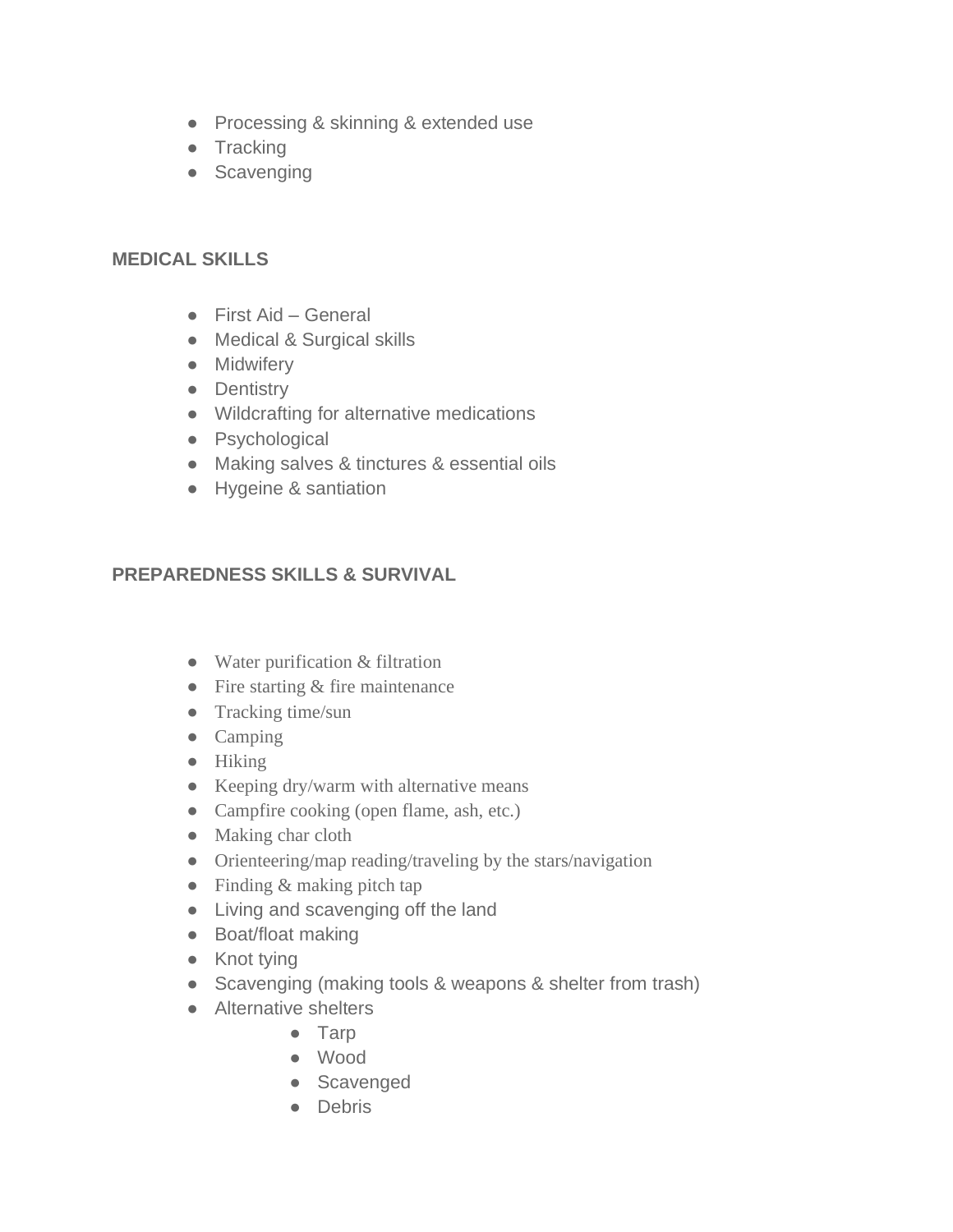- Self Defense
	- Martial Arts
	- Camoflauge
	- Hand-to-hand combat
	- Hiding
- Rope making from alterntive materials
- Ham licensing
- Alternative forms of communication
	- Trail marking
	- Smoke signaling
	- Morse code
	- Sign Language
	- Secondary and tertiary languages
	- Hand signaling
	- Pigeons
- Urban camoflauge
- Weather watching/reading/meteorology
- Water collection (from tarps, dew/leaves, etc.)

#### **TOOLS & WEAPONRY**

- Reloading
- Alternative forms of ammunition
- Situational awareness & Decision making
- Tracking & silent movement
- Knife making
- Forging & Tool maintenance
- Auto Repair
- Solar & electrical upkeep
- Blacksmithing
- Gun smithing
- Shooting skills

#### **MISCELLANEOUS**

- Spiritual
- Leadership